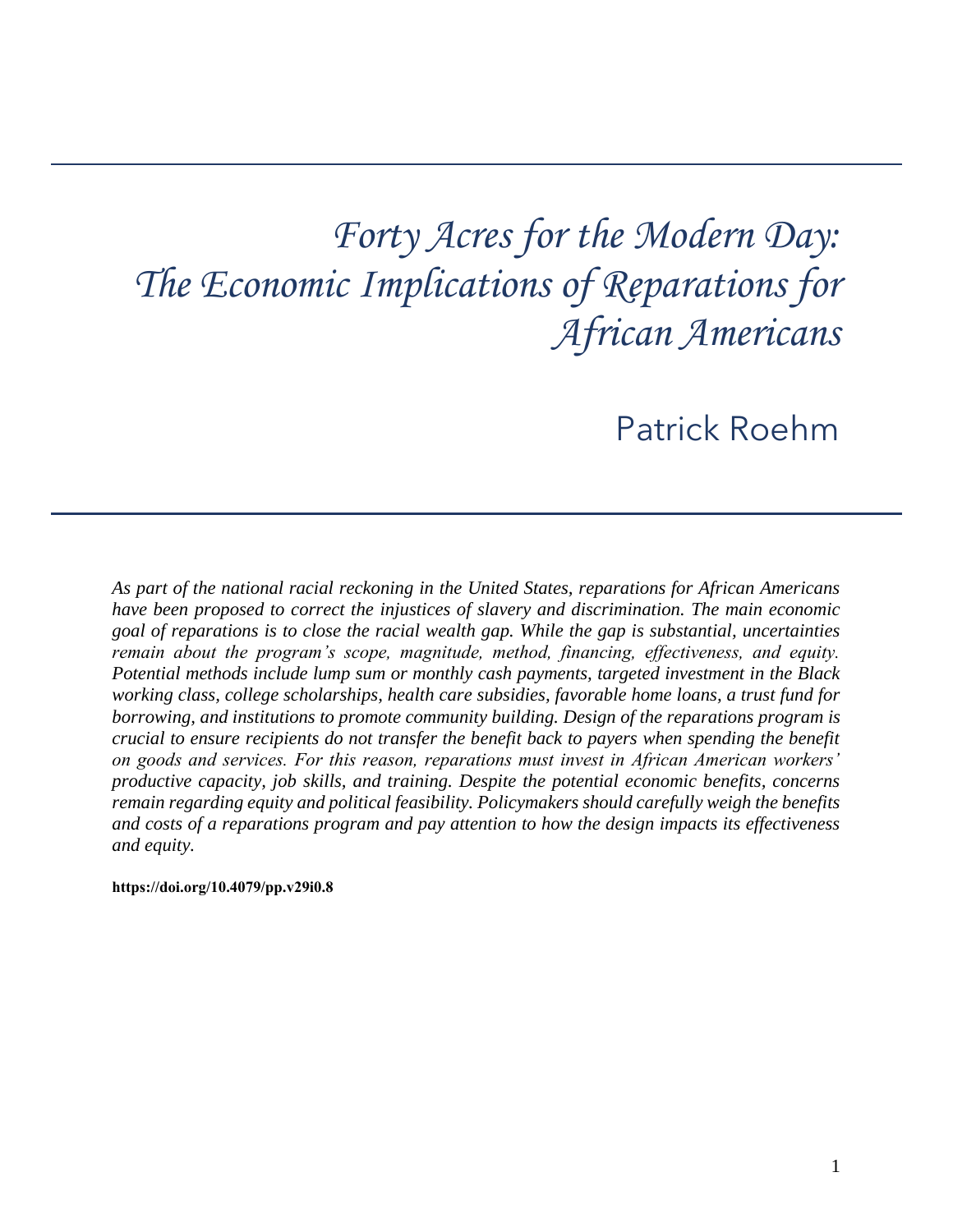Patrick Roehm is a second-year Master of Public Policy candidate at the Trachtenberg School. He is currently a Research Consultant with The Lewin Group, a healthcare and human services consulting firm. Patrick graduated from Boston College, summa cum laude, with a degree in History and Economics. His Scholar of the College thesis examined the history of Section 2 of the Fourteenth Amendment to the United States Constitution. He lives in Washington, DC, where he enjoys reading, cooking, and running.

### ACKNOWLEDGEMENTS

 Cordes for their thoughtful and constructive feedback provided over several drafts of this article. for their review of the article and frequent guidance on project milestones. Finally, the author offers his gratitude to Professor Anil Nathan for his support of this article when it began as a term The author offers his heartfelt gratitude to Associate Editor Talia Nusbaum and Professor Joseph The author is grateful to Editor-in-Chief Jack Nicholson and Managing Editor Alex Borkholder paper for his course, and for recommending the author submit the paper to Policy Perspectives.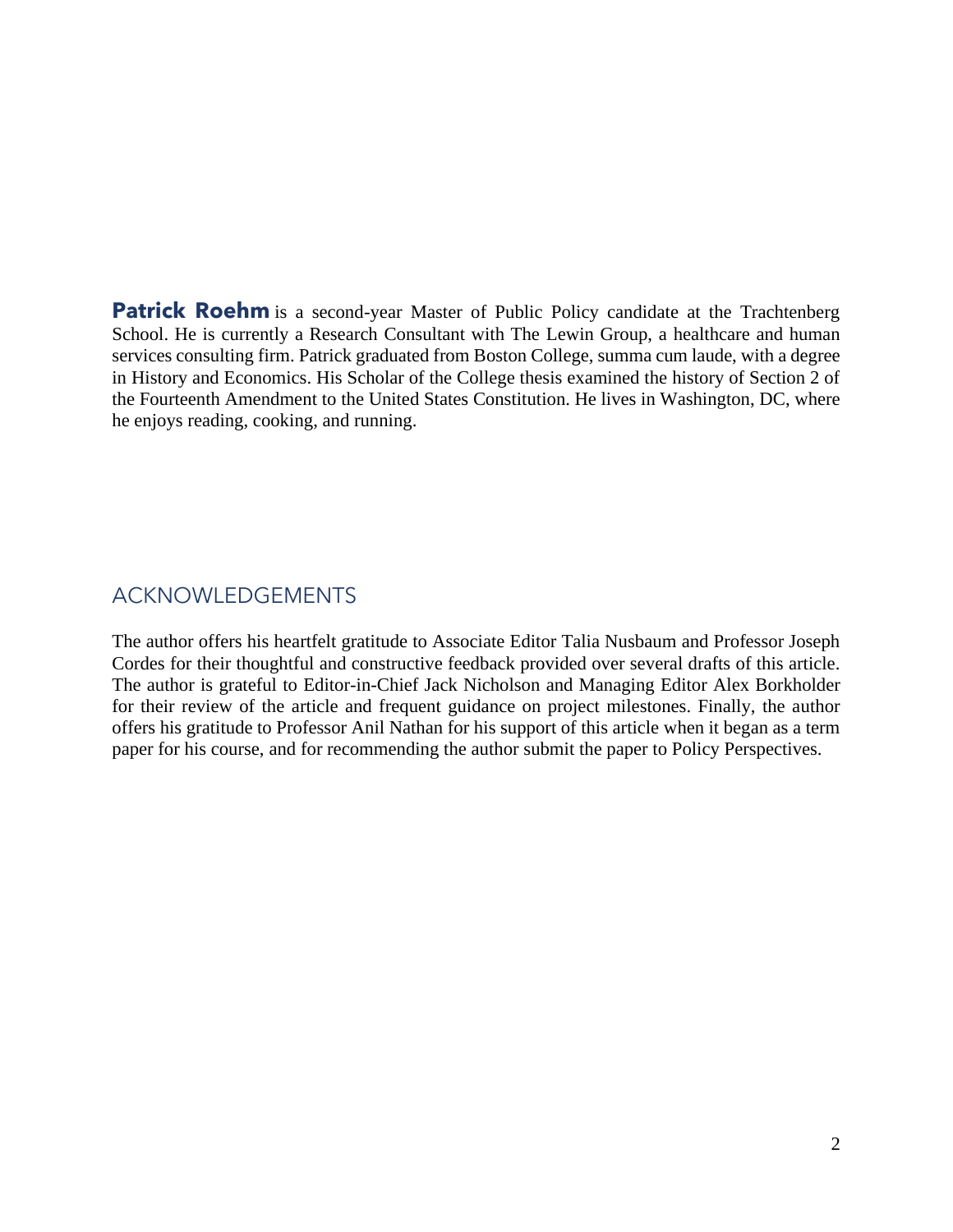#### OVERVIEW AND THEORY

 for African Americans entered the spotlight as part of a national reckoning of how to atone for and combat systemic racism. Systemic racism in the United States, beginning with slavery, has enjoy equal rights. Reparations seek to repay African Americans who have suffered reduced there was a newfound urge in 2020, as the United States struggled to chart a path forward. As with In the wake of George Floyd's murder at the hands of the police, the topic of reparations repeatedly prevented African Americans from equitable opportunities to accumulate wealth and wealth and opportunity as a result. Reparations have been proposed as a remedy many times, but many historical discussions, the issue remains fraught with unresolved questions about necessity, scope, magnitude, method of payment, effectiveness, and equity. Underlying racial inequities have not disappeared and designing and implementing a successful reparations program to combat them remains a challenge.

 Reparations for African Americans are, in a basic sense, compensation for damages stemming from slavery, racial segregation, and discrimination (Swinton 1990, 154). The damages include both recompense for moral wrongs and economic damage. From a moral perspective, Americans who do not need financial payments could still be owed payment for the moral wrong (Brookings Institution 2020). From the economic perspective, centuries of enslavement denied most African Americans the opportunity to earn an income or build wealth. After slavery was abolished, African Americans remained segregated by law for nearly 100 years, again denied the opportunity to earn equal wages for their work. Across the country, federal and local government government programs to improve education, increase home ownership, and accumulate wealth reparations are an acknowledgement and redress for the grievous injustice of slavery. Even African policies systemically denied African American communities the opportunity to benefit from (Darity 2008, "Forty Acres," 658–9; Darity and Frank 2003, 326–7; Rothstein 2018, 4–13, 19–34, 63–75). Even in freedom, African Americans were locked into institutionalized discrimination by government policies.

 Over 150 years after the abolition of slavery, the racial wealth gap is one of the most White family has a net worth eight to ten times greater than the average Black family (Oliver and Shapiro 2006, 116–7). The U.S. government allowed and perpetuated the wealth gap by protecting discriminated against Black workers. Those Black workers were then denied access to affordable illustrative examples of the generational impact of discriminatory government policies: the average slavery, allowing segregation, and discriminating in welfare programs. For example, New Deal government construction, employment, and job agencies discriminated systematically housing, removing their best modes to gain income and accumulate wealth (Rothstein 2018, 18– 24). By paying reparations to African Americans, the government can close the racial wealth gap and "make whole" those harmed by discriminatory policies.

 early as 1854, a Black emigrationist convention called for 'national indemnity' for a 'redress of which we have suffered'" (Allen 1998, 2). As the Civil War ended, Union general William T. on the South Carolina coast (Sherman 2003, 325–7). Anti-slavery activists and religious leaders The quest for reparations has a long history within the African American community. "As our grievances for the unparalleled wrongs, undisguised impositions, and unmitigated oppression Sherman issued a field order to provide "forty acres and a mule" to establish recently freed slaves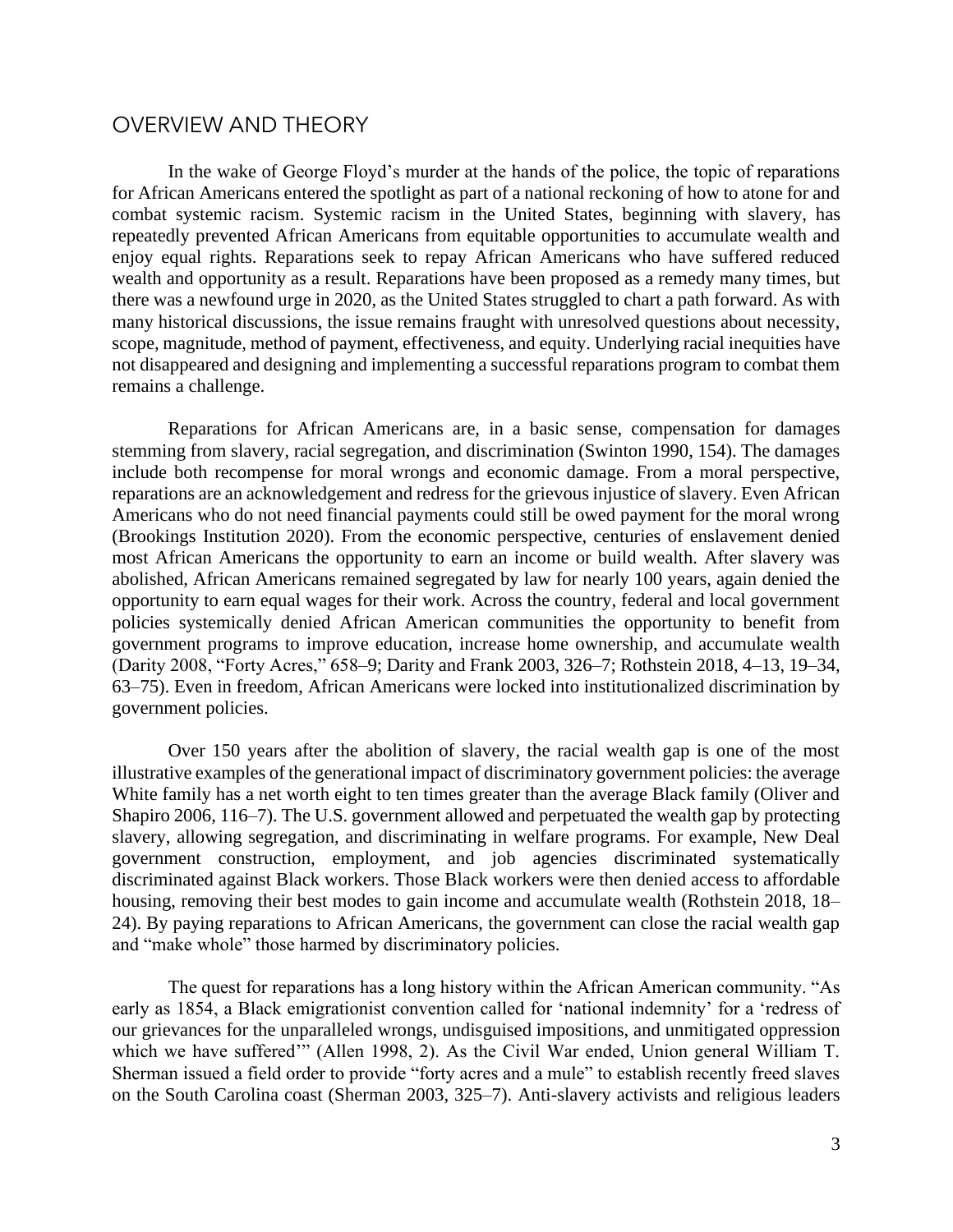continued to call for this policy into the twentieth century. Forty acres and a mule grew into a distributed as restitution for slave labor and the mass murder of Black people. James Forman of the Student Nonviolent Coordinating Committee called for \$500 million from Christian churches broad platform in the 1960s when the Black Panthers demanded payment in currency to be and Jewish synagogues in aid to Black farmers, funding for Black print and electronic media, funding for training and community centers, aid for Black welfare recipients, and funding for a Black university (Allen 1998, 2–3).

 Reparations surfaced in public discourse again in the late 1980s. The National Coalition of Blacks for Reparations in America and the African Reparations Movement were founded to raise to introduce a bill in every congress to create a presidential commission to study reparations. public awareness for the cause. The organizations prompted Congressman John Conyers (D-MI) Conyers based his proposal on reparations to Japanese Americans interned during World War II (Allen 1998, 5–6). Prominent authors such as Browne (1990), Craemer et al. (2020), and Darity and Frank (2003) cite German financial support to Israel as reparation for the Holocaust. While proposals for reparations gained more prominence, none were enacted.

 Economist Robert S. Browne cites a powerful historical example to argue for reparations. opportunities for African Americans. The decade saw substantial improvement in employment, education, housing, and voting indices, followed by a deterioration during the 1980s. Browne From 1965 to 1975, Black militancy forced a government and corporate commitment to improve argues a commitment to close the racial wealth gap, backed by financial resources, can be successful (Browne 1990, 199). A government-funded reparations program would leverage Browne's argument and marshal government resources to close the wealth gap.

 Leaders must agree on the program's scope and magnitude, which would require calculating Payment options range from lump sum payments to in-kind transfers, and each type produces about whether a proposed program is equitable. These considerations and economic impacts will Designing an efficient and equitable reparations program presents many challenges. damages from a dearth of data. Eligibility requirements would determine which people qualify. transfer implications that strengthen or weaken its efficacy. Finally, there is no clear right answer be analyzed from the perspective of a policymaker.

#### DISCUSSION OF REPARATIONS

 agreement about the economic impacts and the best way to deliver reparations to achieve those goals. Economist William A. Darity advocates for three goals in a reparations program: 1) acknowledgement of the injustice of slavery, Jim Crow laws, and ongoing discrimination; 2) redress for the injustice; and 3) closure of the grievances. Acknowledgement is a public recognition of wrongdoing and a formal apology by the U.S. government. Redress means designing and implementing a program to eliminate historical disparities generated by centuries of slavery and discrimination. Closure is a healing process for those affected (Darity Jr. 2008, "Forty Acres," 656-7). In Darity's view, reparations have both a moral and economic component: acknowledging The theory behind reparations for African Americans relies on copious historical data indicating the program is necessary to correct historical inequities. However, there is less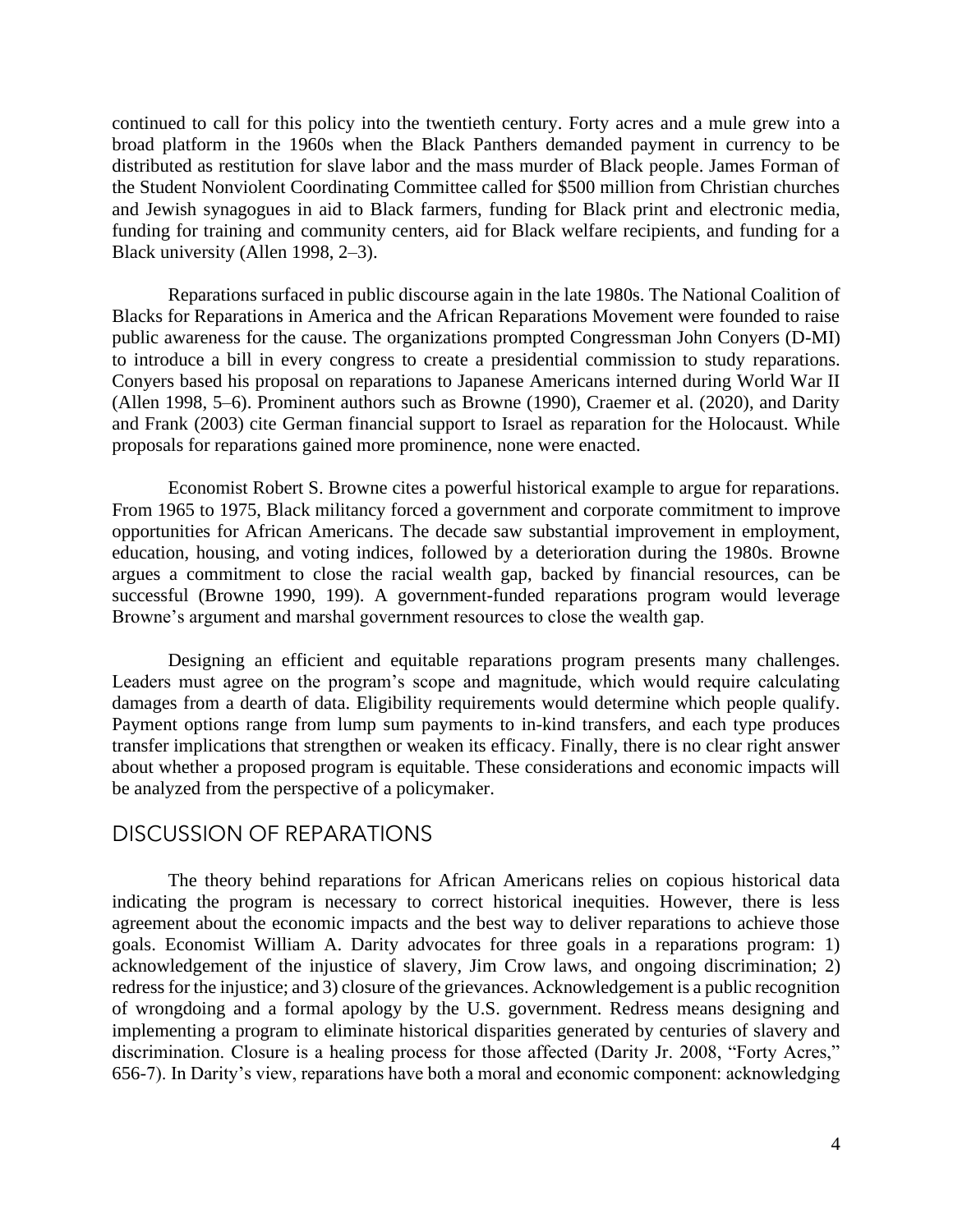the federal government's role in perpetuating slavery and segregation and eliminating racial inequities they caused.

 Browne also frames reparations in moral and economic terms. Reparations will require a political power can be traced to disparities in ownership of capital assets. From a moral that will result from closing the racial wealth gap. Gross racial inequality in the wealth distribution significant wealth transfer to the African American community. Racial disparities in wealth and perspective, reparations would compensate African Americans for centuries of unpaid labor that built the country's early economy. Browne justifies this substantial capital transfer by the peace causes racial tensions that could be placated by such a capital transfer. Browne argues the price of that peace is in the national interest (Allen 1998, 5).

 The economic goal of a reparations program is to compensate African Americans for the costs. As a simplifying assumption, the racial wealth gap is a standard method to measure the cost. Political scientists Thomas Craemer et al. calculate the 2016 per capita net worth of a White American is \$393,966, while for a Black American it is \$55,726. They propose a minimum reparations target to close that wealth gap for all African Americans (Craemer et al. 2020, 221). A working paper from the University of California, Berkeley calculates a \$638 million impact of year period from 1929 to 1969. The benefit is average White income, minus what White income would be if White people were distributed by occupation and education in line with the population, rather than skewed in their favor. This difference between real and hypothetical White income 165-8). Darity and Mullen cite a gap of \$795,000 per household from a 2016 survey. Based on the average number of persons per household, that amounts to approximately \$240,000 per person toll of centuries of slavery and segregation, yet there is no consensus on how to quantify those occupation, education, employment, and wage discrimination against Black Americans over a 40 reflects the benefits to White workers of wage discrimination. The present value was \$638 million, but the cumulative impact over the time period was \$1.278 billion (Udinsky and Chachere 1972, (Darity and Mullen 2020, 257–63).

 While academics may not agree on the exact magnitude of a reparations program, the scope must be massive to close the racial wealth gap. This level of investment may seem staggering, however, there are many economic and moral arguments in its favor. Reparations act as additional But even if reparations did not have an overall stimulating effect, the investment would still be justified as recompense for a moral wrong. While some people would have to pay for African Americans to gain, the literature makes a compelling argument that is a necessary price to bear for income to recipients, which would increase consumption and provide a net boost to the economy. atonement. Because the U.S. government ignored or even promoted discriminatory policies, it may need to bear a cost to close the racial wealth gap or right the moral wrong.

 The simplest method is direct cash payments, like the COVID-19 stimulus payments, and designed argues that direct cash investments are most effective. Specific types of aid, like affirmative action in jobs or education, are important to spur progressive change, but do not address the systemic Even with sound theory, there is no consensus on the best method of paying reparations. as either lump sum or incremental payments, like Social Security. Sociologist Robert L. Allen long-term decapitalization of the African American community. Allen argues reparations must be targeted payments to increase Black working-class income (Allen 1998, 7).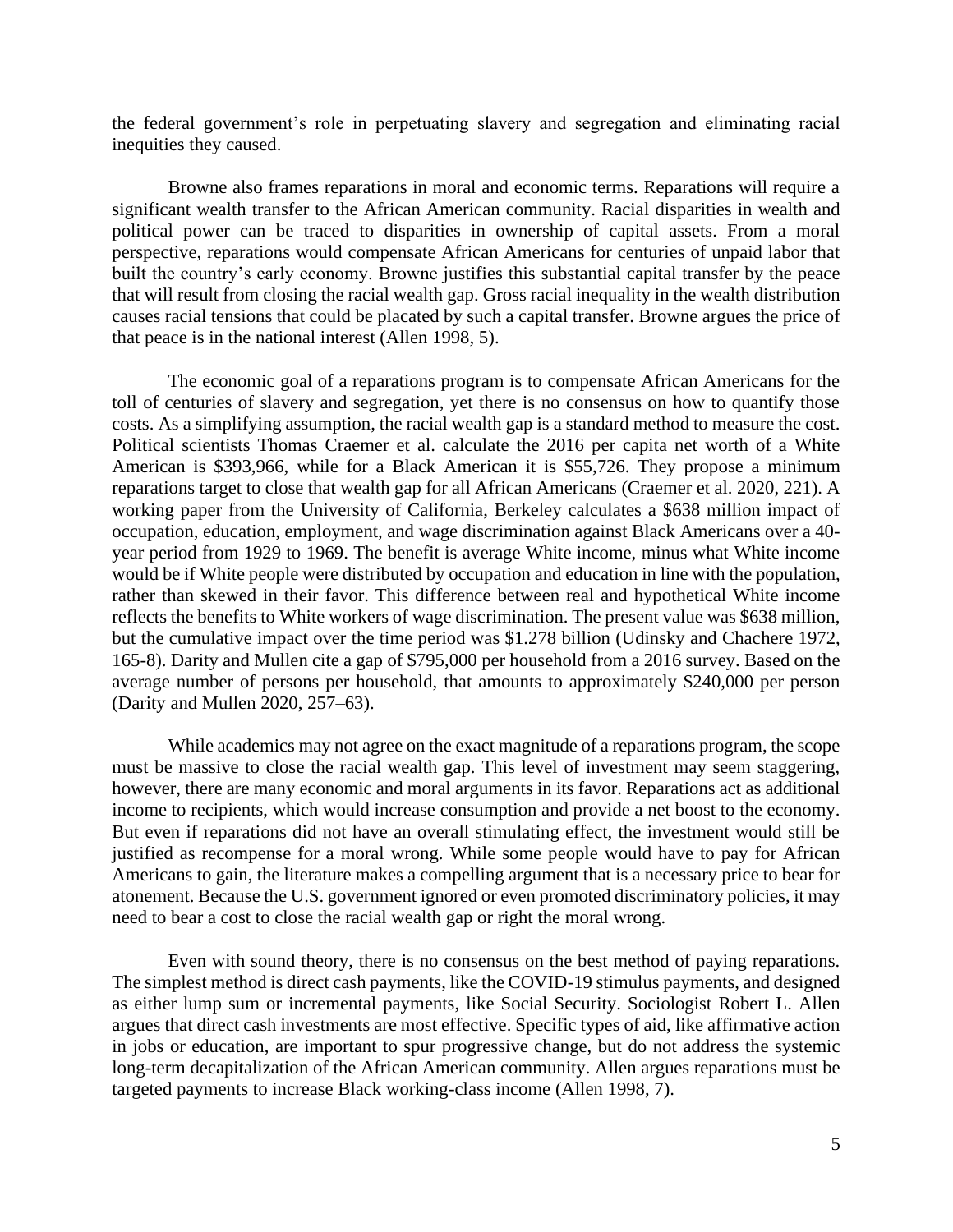envisions a portfolio of funding for reparations, rather than one single program. A large portion of the portfolio would be direct payments, for which he suggests allocating \$1–6 trillion (Darity 2008, "Forty Acres," 662). He also recommends establishing a "trust fund from which African Americans could borrow for asset-building projects like home ownership, education, or start-up funds for self-employment" (Darity and Frank 2003, 327–8). Other suggestions include providing in-kind reparations for medical care or schooling or building new institutions to promote collective If cash payments prove politically infeasible, reparations could instead be in-kind grants or subsidies, such as college scholarships, health care subsidies, or favorable home loans. Darity well-being in the African American community (Darity and Frank 2003, 328).

 skills, and work experience of the population (Swinton 1990, 154-8). There are not comprehensive accumulation. While welfare cash payments have increased dramatically, they provide current assistance to low-income populations regardless of race, not correction for historical damages. Swinton believes that labor force participation, employment, and training programs best meet the need for an improved African American capital stock. However, he finds the roughly \$90 billion Economist David H. Swinton argues the real monetary damage of slavery and segregation is the loss to African American capital stock, which includes the collective education, technical studies on Black wealth ownership or the impact of discrimination on historical wealth spent on those programs through 1983 to be an inadequate total (Swinton 1990, 158-60).

 While the literature does not point to a single best method for paying reparations, there is Darity's portfolio may make the most sense. The racial wealth gap is substantial, and the goal of can borrow is also promising. The fund could make home ownership or business development a consensus that investing in Black capital stock is the most impactful solution. For this reason, reparations is to close it, so some of the reparations fund should be designated for cash payments. Funding for job training and higher education subsidies will steer investment toward improving Black human capital. Darity's recommendation for a trust fund against which African Americans easier, allowing African American consumers to undertake wealth-building activities.

 The literature is saturated with proposed methods to design reparations programs. However, uncertainties remain regarding how to ensure that reparations programs are both efficacious and equitable.

#### POLICY IMPLICATIONS

 questions, a reparations program must balance these goals in its design. While reparations may be fair to African Americans adversely affected by slavery and discrimination, legitimate concerns which they are not entitled. They propose two criteria for recipients. First, recipients must prove they had at least one ancestor held in slavery. Second, they must prove they previously identified as Black or African American in a legal document at least ten years prior to the enactment of the Effectiveness, efficiency, and equity are central goals for policymakers. Like many policy exist about the equity of potential solutions. Darity and economist Dania V. Frank worry that unscrupulous people could fraudulently claim African American identity to receive this benefit to reparations, to avoid non-Black people from suddenly claiming to identify as African American to receive payment (Darity and Frank 2003, 327).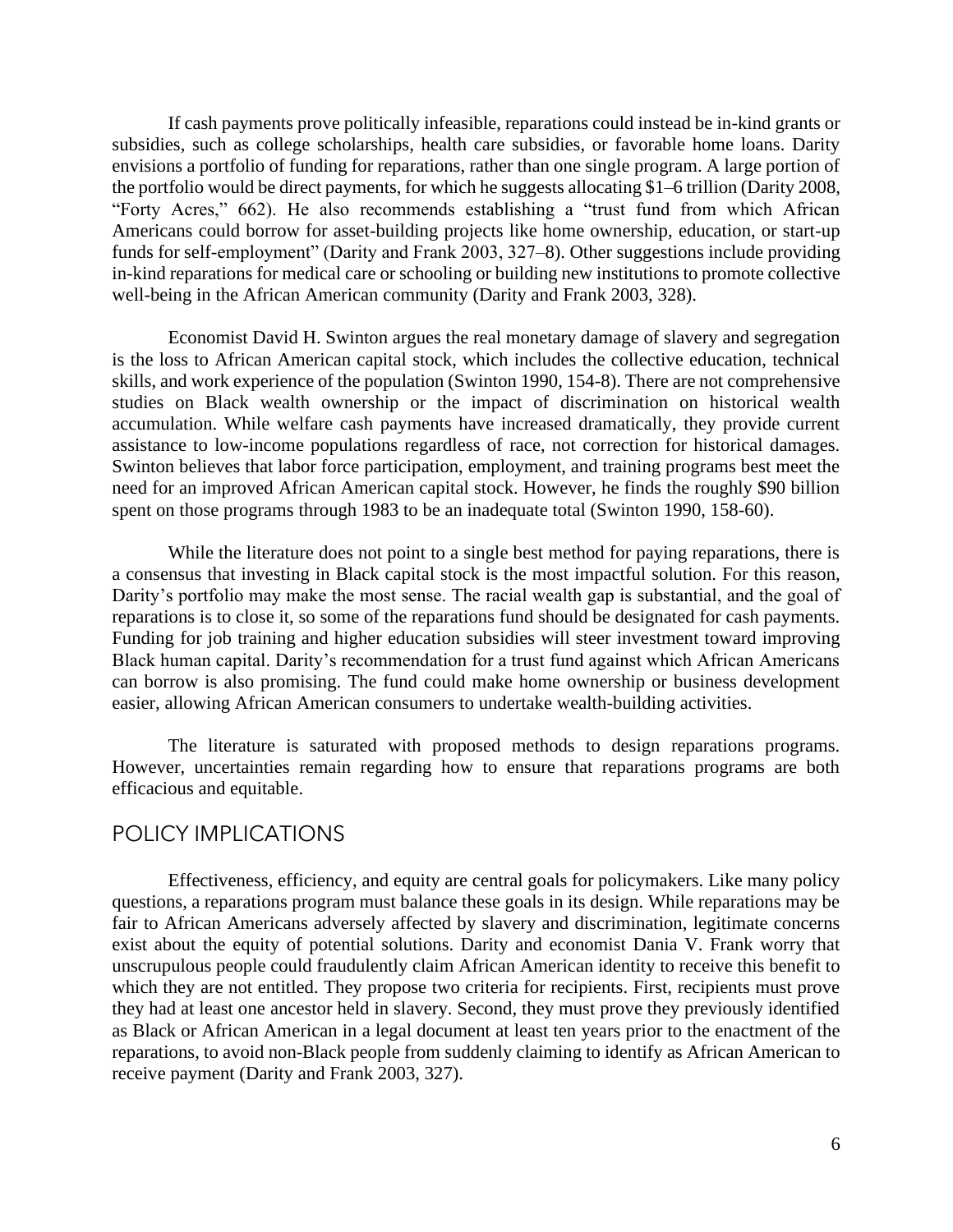problem is defined as, "Does a unilateral transfer from one country to another impose a secondary et al. 2010, 249). While not specific to reparations or to the United States, the transfer problem is applicable to reparations for African Americans. The reparations payment is a unilateral transfer of wealth from the non-Black community to the Black community, which would act as the two Another equity concern is the transfer problem. In international theory, the transfer burden or blessing on the paying country through an adjustment in the terms of trade?" (Darity Jr. 'countries' in this model.

 Ohlin further argues that the transfer caused a net negative impact because Germany had to borrow twice the reparations amount to make the payments. Excessive borrowing increased German purchasing power, leading to an increase in German imports of foreign goods, and a decrease of Reparations and the transfer problem first appeared in the literature regarding reparations paid by the German Empire to the Allied powers after World War I. Economist Bertil Ohlin examines the work of John Maynard Keynes in evaluating the burden. Keynes approaches the transfer problem by posing a scenario: If one person gives another person ₤1 and the person receiving the money increases his or her consumption by the same amount that the other person had to reduce consumption, then there is no transfer problem. Keynes argued this was not realistic. The German people reduced their consumption in order to pay reparations, but the citizens of the receiving countries did not increase consumption to match what German consumers sacrificed. German exports to foreign nations (Ohlin 1929, 172-8).

 While written ninety years ago and focusing on international war reparations, Ohlin's analysis highlights the challenges of designing a reparations program that will have its intended effect. He correctly identifies that not only did reparations fail to solve the initial transfer imbalance, but excess borrowing created an import/export disparity that hurt Germany more than was warranted. American policymakers need to consider this implication. Financing reparations is a massive undertaking. Doing so by borrowing risks hurting American consumers, including African Americans, which could further perpetuate the inequities that reparations intend to target.

 Darity also addresses the German transfer problem in the context of reparations for African there are confounding factors to consider. The most important confounding factor is the small which only 134,567 were Black-owned (United States Census Bureau 2021). Money spent is Black to the White community. The lack of Black industry means there will be some type of re- transfer because there is relatively less Black productive capacity (Darity Jr. 2008, "African Americans. He agrees that a lump sum transfer between two markets should uniformly increase consumption in the receiving market and decrease consumption in the giving market. However, number of Black-owned industries in the United States. The U.S. Census Bureau estimated in 2019 that approximately 1.1 million, or 18.7 percent, of employer businesses were minority-owned, of income earned for the business owner, so if a Black person spends money from reparations on a good or service from a White-owned business, that would essentially transfer the money from the American Reparations," 202-3).

 Even if the Black and White economies were equal, that would not solve the entire transfer problem. Darity argues the marginal propensity to consume a "domestic" versus "foreign" good spending among Black-produced (domestic) or non-Black-produced goods (foreign). He envisions would determine the outcome. Recipients of the transfer would determine how to allocate that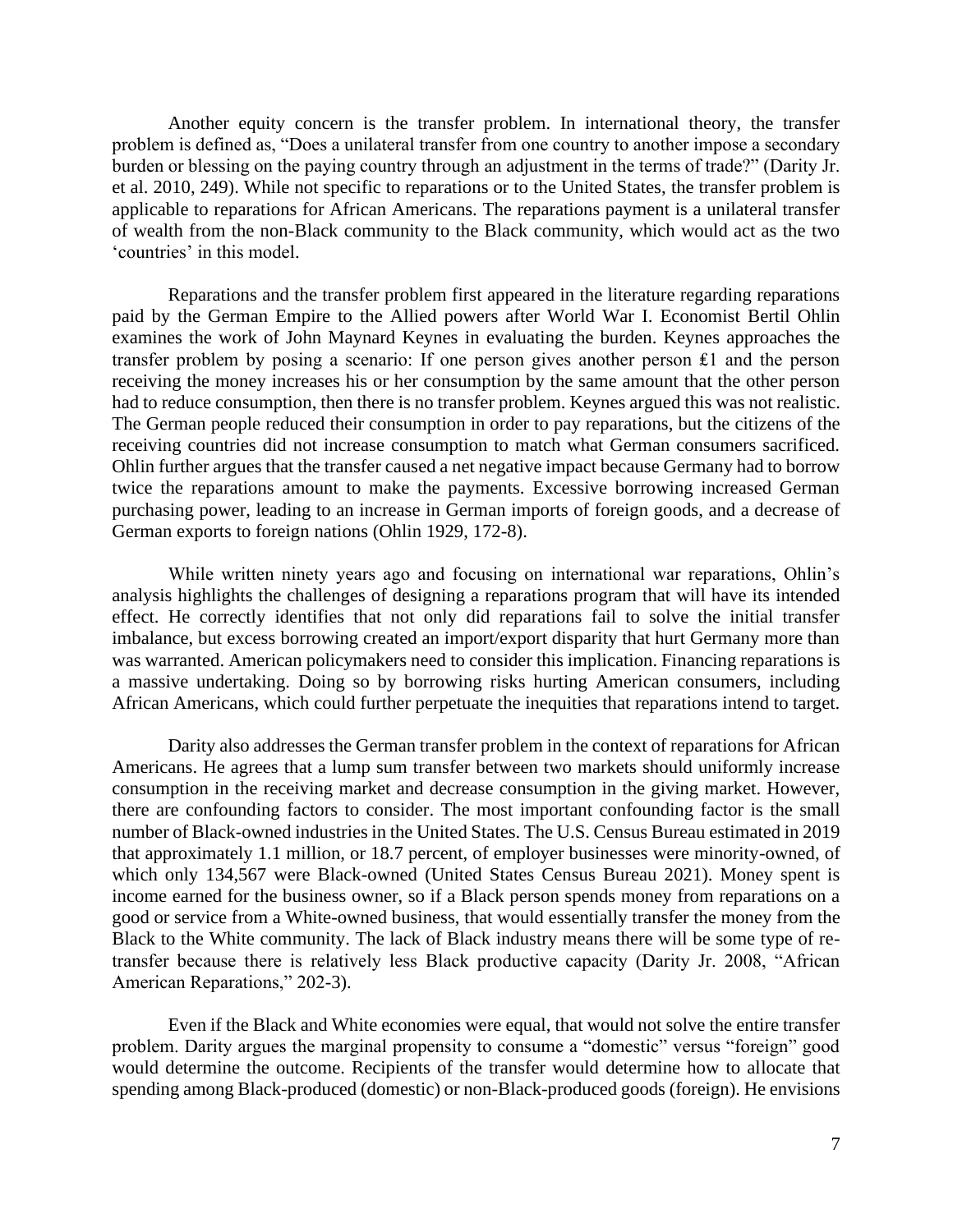a scenario where certain White people benefit from reparations to African Americans because it increases the income of consumers that purchase their goods and services. He posits that the source of White opposition is from White laborers because this scenario would benefit White owners of productive capacity in place, reparations could lower income for African Americans (Darity and capital (Darity Jr. 2008, "African American Reparations," 201-2). Darity's analysis tells the same cautionary tale¬¬––reparations can inadvertently make recipients worse off. Without a significant Frank 2003, 328).

 Darity et al. use a mathematical analysis to illustrate these concerns. They examine several hypothetical scenarios:

1. **White Americans finance reparations by spending**. The impact in this scenario depends

on how Black Americans spend their additional income. Black aggregate income can

decrease if Black Americans buy more goods from White-owned businesses than they do

from Black-owned ones.

#### 2. **White Americans finance reparations through borrowing**. The authors assume Black

Americans can only dispose of their reparations in savings. This scenario causes no change

to current demand because reparations are paid from and invested in savings.

#### 3. **Black Americans can only buy goods produced by White-owned businesses with their**

**reparations payments**. Black income is still projected to increase in this scenario if

demand for goods produced by Black-owned businesses does not decrease.

 4. **Black-owned businesses produce no goods**. The change in Black income is zero because

all income gained from reparations must be paid back in goods and services purchased.

 These four scenarios may not be realistic, but the authors use them to demonstrate the challenges in designing a reparations program that definitively increases Black income. In these scenarios, lump-sum transfers from White Americans to Black Americans did not automatically result in higher aggregate income for Black Americans or lower income for White Americans (Darity Jr. et al. 2010, 250-5).

 Darity et al. also analyze supply-side reparations. Rather than a lump sum or monthly that the non-Black population has a greater endowment of skilled labor than the Black population. Reparations to increase the aggregate supply of skilled Black labor would be financed by a transfer of cash to African Americans, the authors envision reparations that affect the supply of African American labor, such as an investment in education in Black communities. They assume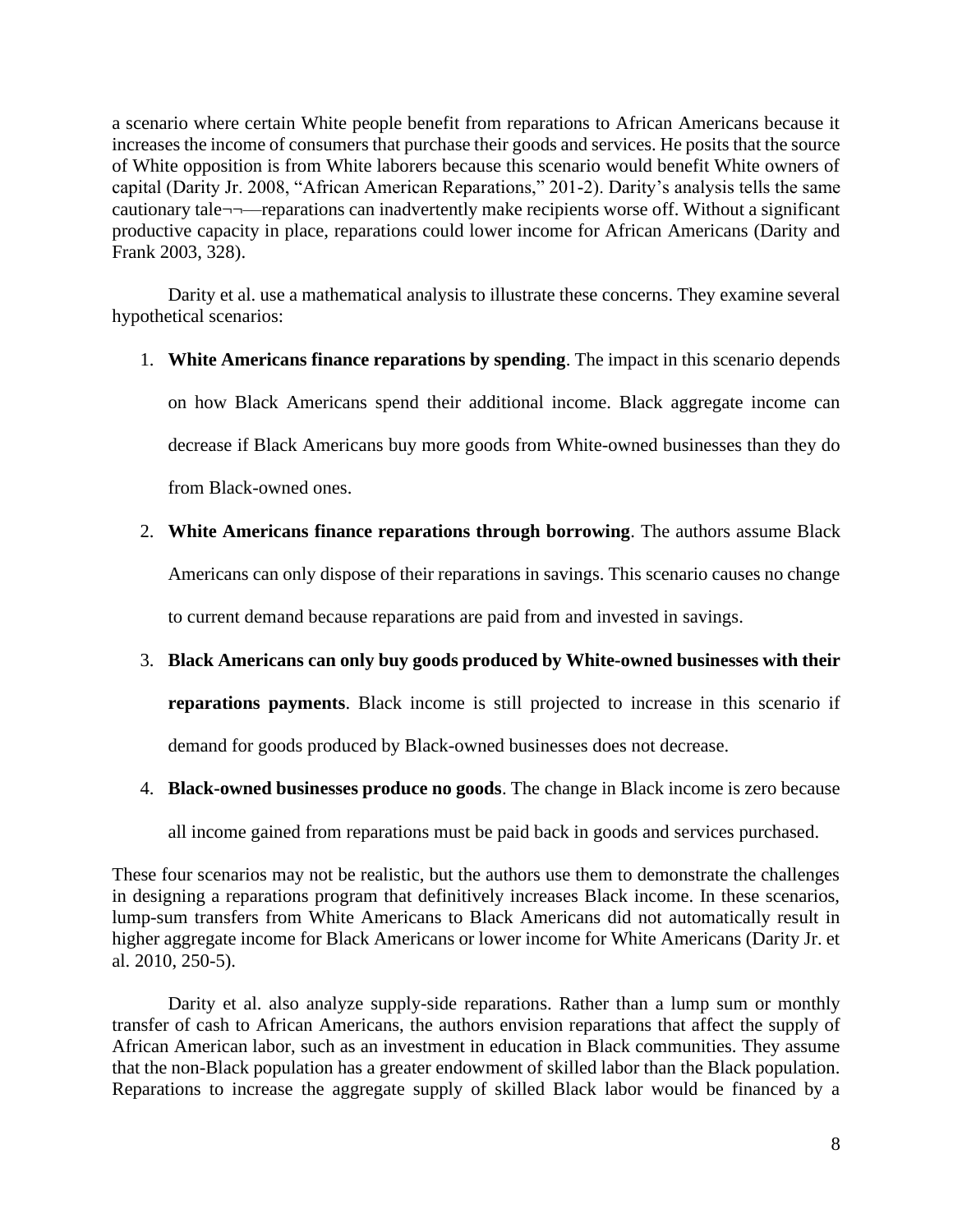Black people optimize their export of skilled labor, then the value of the marginal product of labor will be higher for Black people. Therefore, skilled labor is reallocated, which results in higher reduction in expenditures toward the supply of skilled non-Black labor. The authors predict that if aggregate income. This scenario improves outcomes for both parties (Darity Jr. et al. 2010, 255- 8).

 people. These findings suggest that reparations are a worthwhile investment in consumer spending, A counterargument to reparations is they may make certain groups of people worse off. However, Darity and Frank dispel the notion that non-recipients will invariably bear the full burden. Reparations that mandate or provide incentives for African Americans to spend money on goods or services produced by non-Black companies will raise the relative income of non-Black which can benefit all Americans if carefully designed to address burden.

 challenging to quantify. Is it fair to force people who are not the primary cause of the problem to pay from their income to solve it? As a counter to that argument, Americans pay taxes daily to on which they never drive, or fund Medicaid despite not receiving it. It may seem unfair for today's Another concern regards a perceived notion of 'fairness.' No White Americans alive today owned slaves. They certainly benefitted from discriminatory policies, but their involvement is fund programs they do not like or use directly. For example, people pay taxes to maintain roads taxpayers to 'pay' for slavery, but this approach is consistent with past and current government project funding.

 Darity and Frank also raise concerns about financing the program. They argue African most states. However, it may not be possible to craft a tax that only falls on non-Black Americans. on specific goods or behaviors would require finding a good or behavior that African Americans do not consume or partake, which does not seem feasible. Property taxes would place more burden recognizing the infeasibility of this argument, the authors argue that if taxes must be raised universally, then the reparations must be designed so that the net of payments and taxation is Americans should not bear the burden of paying for their own reparations. Black communities paid state, local, and federal taxes for decades while being disenfranchised and discriminated against in Income or wealth taxes would have to apply equally to pass legal and constitutional muster. A tax on non-Black people but would not guarantee that Black Americans would bear no burden. Perhaps substantial (Darity and Frank 2003, 328).

 In light of these considerations, Darity and Mullen propose a variety of strategies to fund reparations. Staging payments over a decade would improve feasibility and allow money to be slavery and Jim Crow would contribute. The federal government could administer and disburse from the fund. Darity and Mullen like the idea of a public-private partnership but believe public responsibility is paramount because government policies actively perpetuated racial inequities. A second proposal is for Congress to direct the Federal Reserve to disburse the money at regular intervals. This would certainly be feasible but opens the door to increased inflation problems raised by conventional methods, such as borrowing or taxes. An interesting proposal is the creation of a "reparations superfund" to which the government and organizations that benefitted from (Darity and Mullen 2020, 265-6). Darity and Mullen's proposal mirrors the successful German model of reparations for the Holocaust. Germany paid from a joint industry and government fund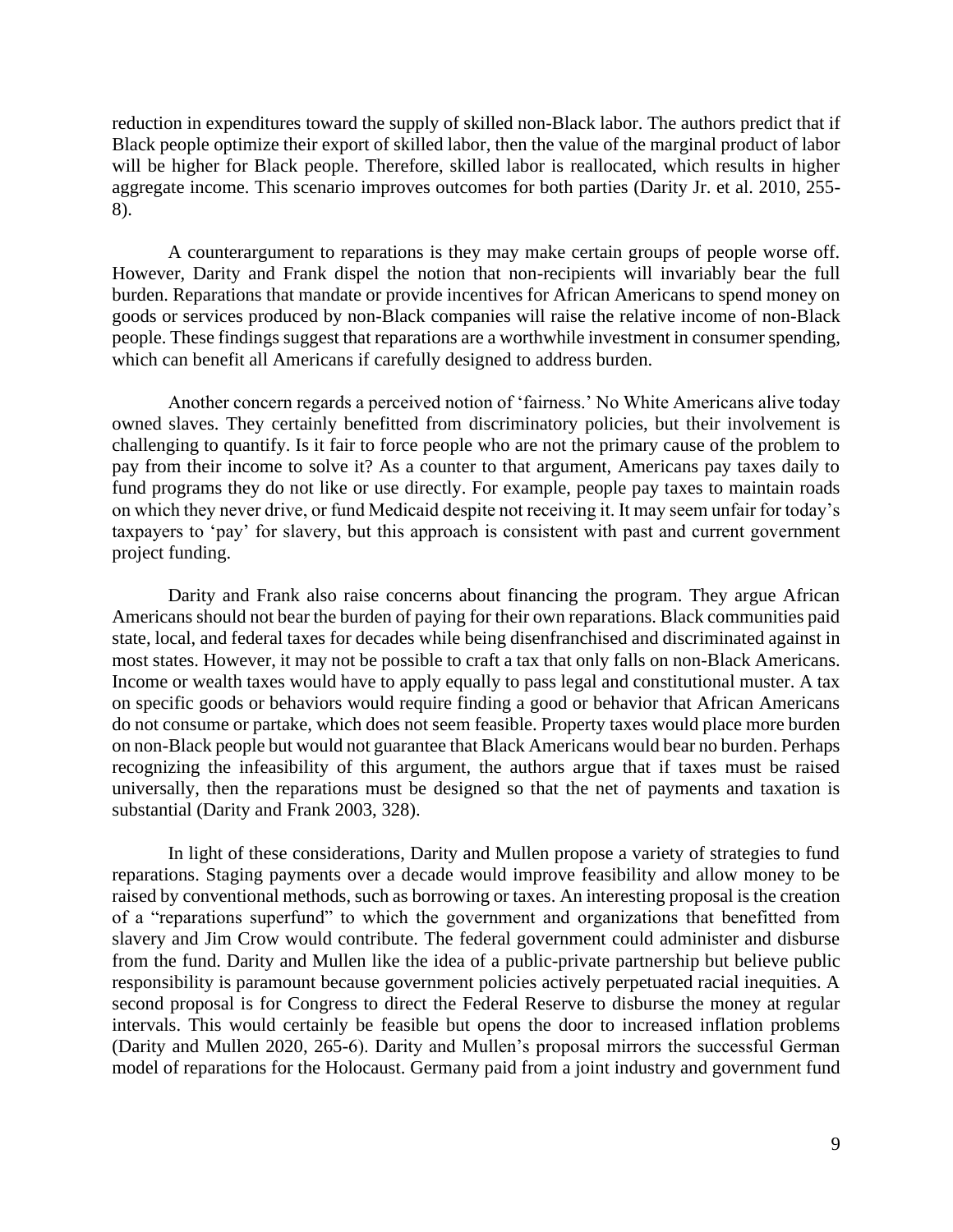that allowed the country to make its reparations payments without bankrupting its economic recovery (Brookings Institution 2020).

 to act unless pressured by constituents, therefore reparations require a swing in public opinion. A series of Gallup, Associated Press, and Reuters polls in 2019 showed fewer than 30 percent of Senate, well over a majority of the population must demand reparations before Congress acts. voters oppose reparations. This means reparations require Democratic majorities in Congress and control of the White House even for consideration. Yet there is still far from unanimity among Democratic voters, where 36 percent oppose the idea (University of Massachusetts Amherst 2021). Given the current political climate, reparations do not appear imminent. The biggest hurdle may An additional concern is political feasibility. While academics may agree that government policies created the racial wealth gap, a majority of the public may not. The United States population is approximately 60 percent White, non-Hispanic, or Latino, so a substantial portion of White Americans must buy in (United States Census Bureau, "Quick Facts"). Congress is unlikely Americans supported using taxpayer money to finance reparations (Newport 2020). When factoring in the inherent biases of gerrymandered districts and equal state representation in the According to a recent poll by the University of Massachusetts Amherst, 90 percent of Republican not be economic or theoretical, but purely partisan.

 increase aggregate Black income. Concerns about fairness and political feasibility are far from resolved. Financing the program only increases those concerns. While excessive optimism is only 11 percent of Germans favored the program. That number is well below American attitudes Implementing a reparations program remains fraught with economic and political challenges. The transfer problem requires policymakers to carefully craft the program to invest in Black productive capacity. Without such investment, there is no guarantee the program will unwarranted, so is a defeatist attitude. When Germany began its Holocaust reparations program, on reparations, and the German program was successful (Brookings Institution 2020). Both the literature and history demonstrate the potential for a well-designed reparations program that can make all consumers better off.

#### **CONCLUSION**

 The economic literature makes a compelling case for paying reparations to African Americans but cautions that the program must be designed correctly to increase wealth for specified recipients. Using the racial wealth gap as an estimate of the cost of slavery and gap. Methods of reparations include lump sum or monthly cash payments, health care subsidies, capacity of the African American population or else recipients will "pay back" the reparations it possible to increase income for the recipient Black community and the paying community. discrimination, multiple economists recommend the U.S. government pay reparations to close that favorable home loans, college scholarships, investments in the African American working class, and a trust fund for asset-building loans. Reparations should target investment in the productive when purchasing goods and services from the non-Black population. A proper investment makes Policymakers should proceed with caution, but remain optimistic that a reparations program is in the nation's moral and economic best interests.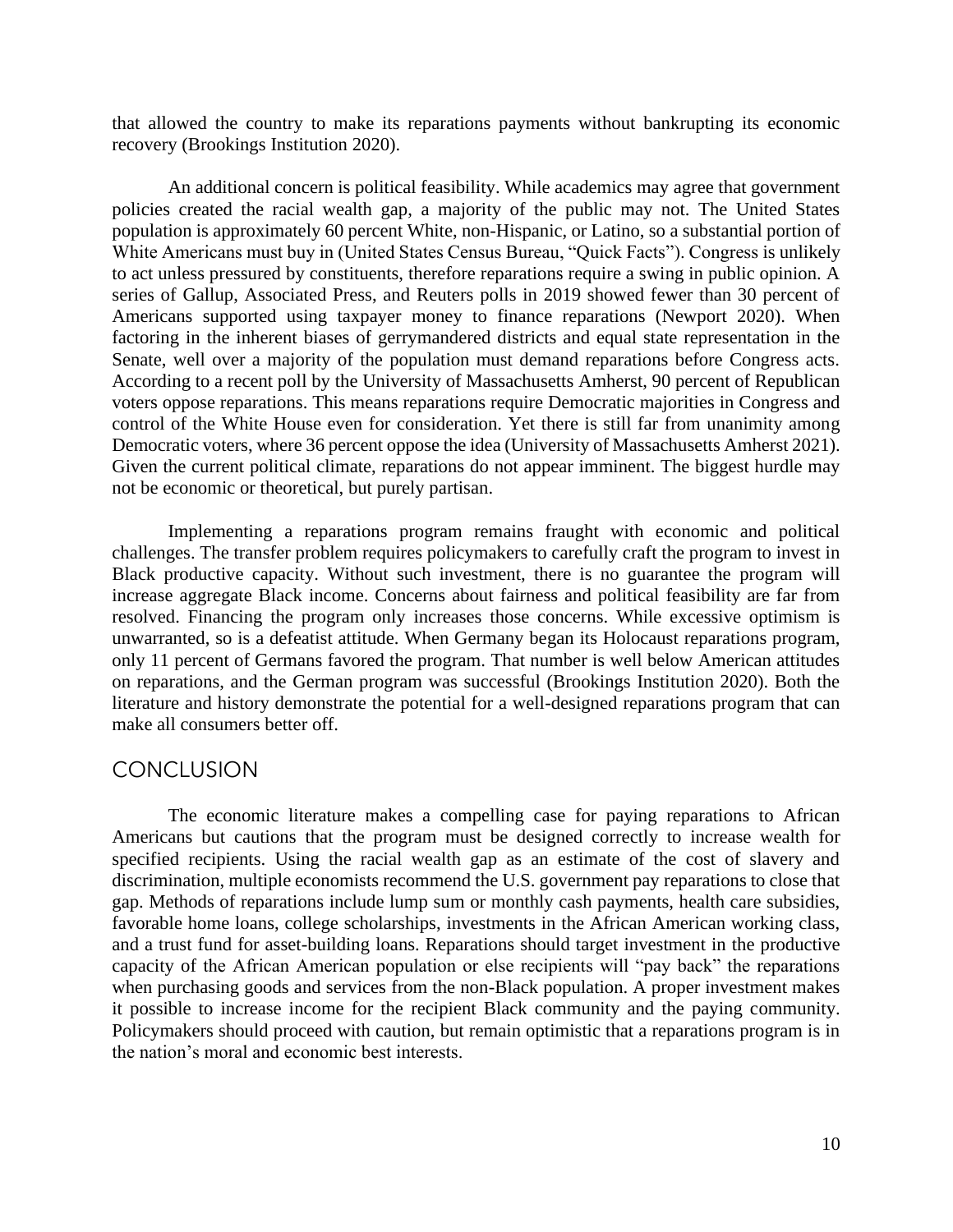#### REFERENCES

- Allen, Robert L. 1998. "Past Due: The African American Quest for Reparations." *The Black Scholar* 28, no. 2 (April): 2–17.
- Brookings Institution. 2020, April 27. "Reparations for Black Americans Whether, why, and how?" [Webinar]. [https://www.brookings.edu/events/webinar-reparations-for-black](https://www.brookings.edu/events/webinar-reparations-for-black-americans-whether-why-and-how/)[americans-whether-why-and-how/.](https://www.brookings.edu/events/webinar-reparations-for-black-americans-whether-why-and-how/)
- Browne, Robert S. 1990. "Racial Inequality and Reparations." In *The Wealth of Races: The Present Value of Benefits from Past Injustice*, edited by Richard F. America, 199–206. Greenwood Press.
- Craemer, Thomas, Trevor Smith, Brianna Harrison, Trevon Logan, Wesley Bellamy, and William Darity, Jr. 2020. "Wealth Implications of Slavery and Racial Discrimination for African American Descendants of the Enslaved." *The Review of Black Political Economy*  47 no. 3 (June): 218–254.
- Darity, William, Jr. 2008. "African American Reparations, Keynes, and the Transfer Problem." In *Keynes for the Twenty-First Century: The Continuing Relevance of the General Theory*, edited by Matthew Forstater and L. Randall Wray, 199–205. Palgrave Macmillan.
- Darity, William, Jr. 2008. "Forty Acres and a Mule in the 21st Century." *Social Science Quarterly* 89 no. 3 (September): 656–664.
- Darity, William, Jr., and Dania Frank. 2003. "The Economics of Reparations." *American Economic Review* 93 no. 2 (May): 326–329.
- Darity, William A., Jr., Bidisha Lahiri, and Dania V. Frank. 2010. "Reparations for African-Americans as a Transfer Problem: A Cautionary Tale*." Review of Development Economics* 14 no. 2 (May): 248–261.
- Darity, William A., Jr., and A. Kirsten Mullen. 2020. *From Here to Equality: Reparations for Black Americans in the Twenty-First Century*. The University of North Carolina Press.
- Newport, Frank. 2020, September 11. "Seeking Solutions for Racial Inequities." *Gallup*. [https://news.gallup.com/opinion/polling-matters/320096/seeking-solutions-racial](https://news.gallup.com/opinion/polling-matters/320096/seeking-solutions-racial-inequities.aspx)[inequities.aspx.](https://news.gallup.com/opinion/polling-matters/320096/seeking-solutions-racial-inequities.aspx)
- Ohlin, Bertil. 1929. "The Reparation Problem: A Discussion." *The Economic Journal* (London), 39, 172–182.
- Oliver, Melvin L., and Thomas M. Shapiro. 2006. *Black Wealth/White Wealth: A New Perspective on Racial Inequality*. Routledge.